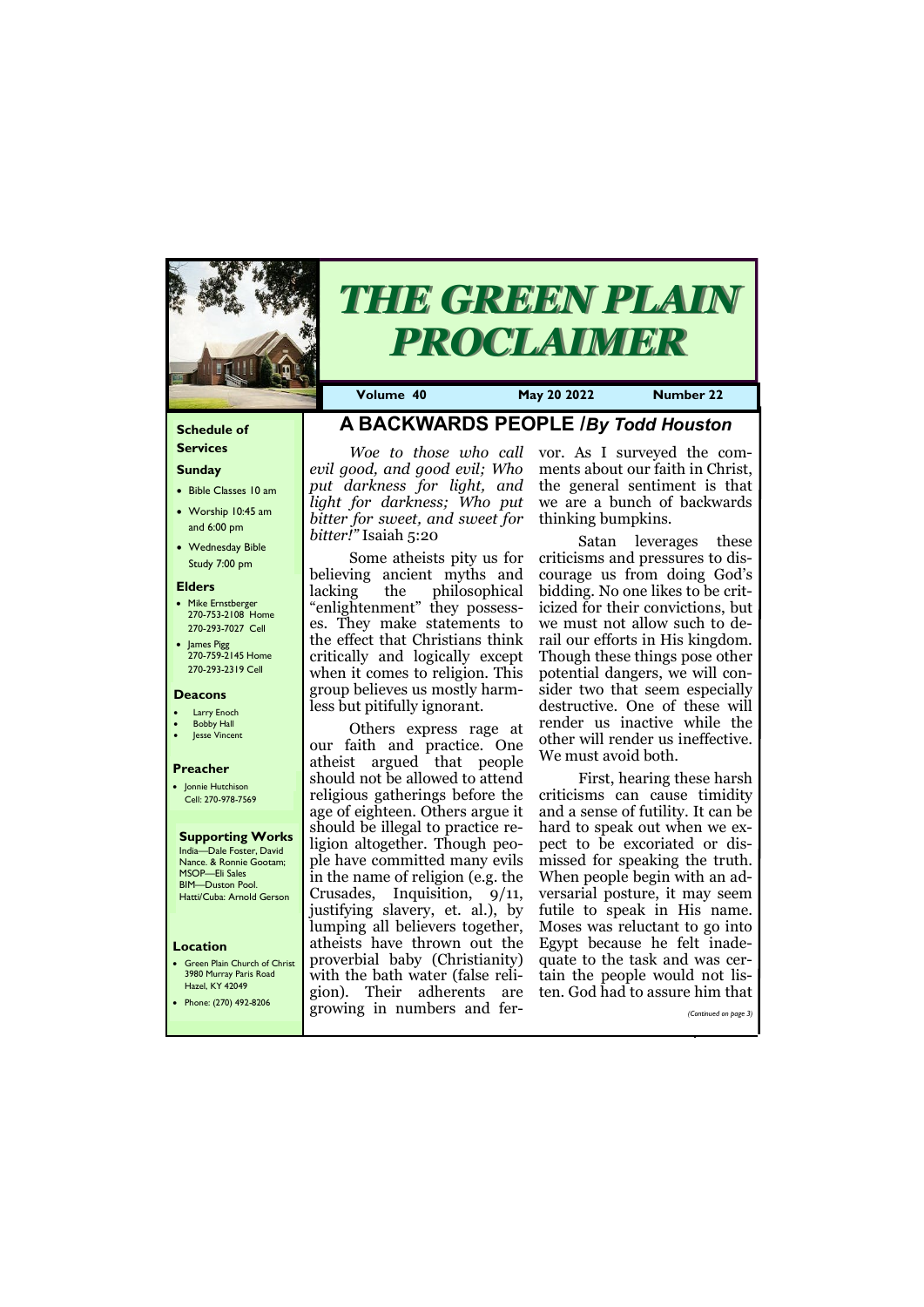#### NEWS AND NOTES

*REMEMBER IN PRAYER: Green Plain members*: Peggy Jarvis, Marie and Roy Wyatt, Joanne Barnes, Maxine Pool, Jim Fielder, Larry Enoch, Mary and Jim Lowrie, Margorie and Hayes Grady, Jesse Vincent has spent several days in the hospital at Vanderbilt, Mary Vincent, and Wanda Barrett who is recovering from her heart procedure.

*Family and Friends:* Jerry Lovett, Teresa Tacker, Kenneth Mizell, Dale Pentecost, Brett Wyatt, Roger Rhoades, Joel White, Nat and Rita Evans, Larry and Rose Wyatt. Bonnie Byerly, Kenny Arrington, Jack and Michel Phillip. Please continue to pray for our brethren in Ukraine. Remember those this congregation is supporting in India.

**PANTRY ITEMS May 2022: 1—Pork-n-Beans; 8—Toothbrush; 15—Pickles 22— Mixed Vegetables; 29— Canned Carrots.** Please bring any additional items you wish for the "blessing box" which is located next to the breezeway on the north side of the building.

**May 2022 Birthdays:** 19—Peyton Smith; 27—Ann Thompson; 29—Mary Vincent;

*ENROLL IN A FREE BIBLE CORRECSPONDENCE COURSE. Send your name and complete mailing address and phone number to Green Plain church of Christ 3980 Murray Paris RD Hazel, KY 42049 or email your request to greenplaincoc@gmail.com. You may also enroll on our website.: greenplainchurchofchrist.org***.**

**HOME BIBLE STUDY; We offer a FREE in-home Bible study entitled** *"Back to the Bible" f***or anyone who is interested in gaining more knowledge of the Bible. Simply contact us to schedule a time for your study.**

**MARK YOUR CALENDARS:** Our fall gospel meeting is scheduled for September 11-15, 2022 with Mike Kiser. The Fall Session of the School of Biblical Studies will begin on Monday, September 19th and continue for eight consecutive Monday's. 7—9 pm..

#### **Page 2**

## **THOSE TO SERVE MAY 2022**

**Announcements—Mike Ernstberger**

**Preside at Lord's Table AM—Roy & Junior**

**Lord's Table PM: 5/1-Roy; 5/8-Junior 5/15-Roy; 5/22-Junior; 5/29-Roy**

**Opening Prayer AM: 5/1-Jonnie; 5/8-Bobby; 5/15-James; 5/22-Jim; 5/29-Mike**

**Closing Prayer AM: 5/1-Perry; 5/9-Chad; 5/15-Dave; 5/22-Jesse; 5/29-Larry**

**Song Leaders: AM Perry; PM Chad; Wed Larry**

**Usher: Jesse**

*LESSONS TODAY*

**Bible Study-10 AM** *The Book of Acts*

## **Worship**

| <b>Count Contribution: Roy &amp; Junior</b> |                |
|---------------------------------------------|----------------|
|                                             | <b>7:00 PM</b> |
|                                             |                |

**10:45 am***— "The Blessing of Fazing Trials" - Ron Hutchison* **6 pm— Singing**

**Wednesday Bible Class** *A Study of Jude*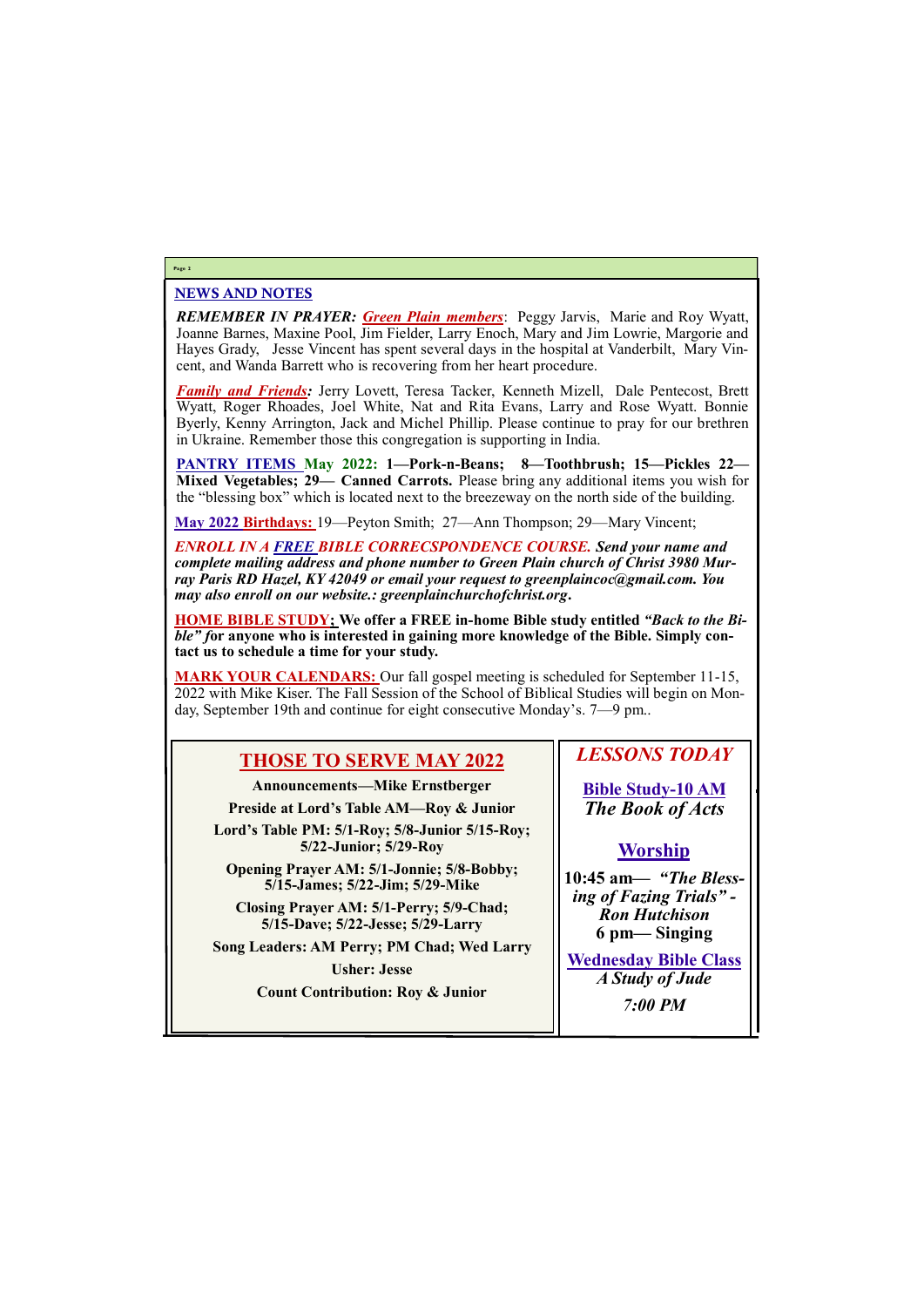**Page 3**

He would provide the message, the means to speak the message, and the confirmation of the message (Exodus 3:10-14; 4:1, 10-17). Jeremiah was likewise hesitant to embrace the call because of his youth (Jeremiah 1:6). As with Moses, God had to embolden Jeremiah to speak the truth (Jeremiah 1:7-10). Paul told Timothy not to be ashamed of the testimony of Christ and reassured him that God has not given His people a spirit of fear, but of power, love, and a sound mind (2 Timothy 1:7-8). As Jesus said, we ought to fear falling out with God more than falling out with humanity (Matthew 10:26-33).

The second major hindrance produced by these criticisms can push us to the opposite extreme. Where some get frightened by critics, others respond in

 $-\underline{A}$  Backwards People - Elizabethton Church of [Christ \(elizabethtoncoc.org\)](http://elizabethtoncoc.org/bulletin-articles/a-backwards-people)

anger towards them. It is easy to become angry when people speak ill of us for doing what we know to be right and just and true. However, we must not lash out in this anger. As Paul stated in Colossians 4:5-6, we must walk with wisdom towards them and be in control of our speech. We must confidently proclaim the truth, but we must do so in love (Ephesians 4:15). We must give a defense of our hope, but we must do so with meekness and fear (1 Peter 3:15). This is a delicate balance when being slandered, but we cannot allow any corrupting (lit. corrosive) speech to come from our mouths, but our every word must aim at being constructive (Ephesians 4:29).

#### *(Continued from page 1)*

## **FOR YOUR CONSIDERATION** *By Raymond Sieg*

In 2 Chronicles 7:12-14 the following words are recorded: "And the Lord appeared to Solomon by night, and said unto him, I have heard thy prayer, and have chosen this place to myself for an house of sacrifice. If I shut up heaven that there be no rain, or if I command the locusts to devour the land, or if I send pestilence among my people; if my people, which are called by my name, shall humble themselves, and pray, and seek my face, and turn from their wicked ways; then will I hear from heaven, and will forgive their sin, and will heal their land."

To set the stage for these passages, Solomon had dedicated the temple he a very beautiful prayer (2 Chronicles 6:12 -42). As he prayed, Solomon demonstrated deep concern for the future of his people. He was aware that his people might fall into sin and wander away from God. He showed how much he cared for his people by asking God to forgive them when they repented and returned to Him. God assured Solomon that He would forgive and bless the Israelites if they would humble themselves, pray, seek His face, and turn from their wicked ways.

built. At the dedication, Solomon prayed *(Continued on page 4)*

As we further analyze Solomon's prayer we see that he also mentioned something else. He touched on some things that could cause his people to re-